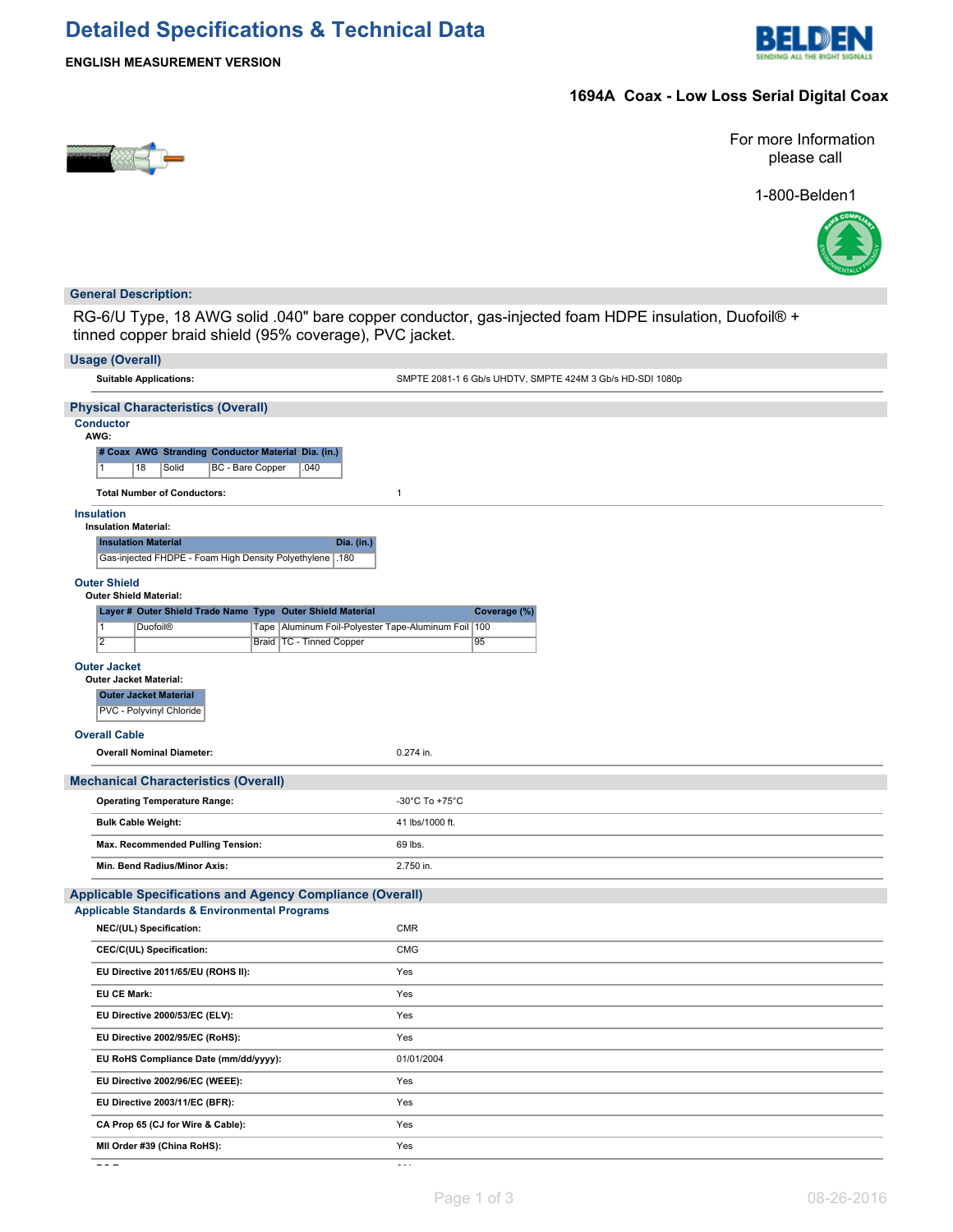# **Detailed Specifications & Technical Data**





# **1694A Coax - Low Loss Serial Digital Coax**

| <b>RG Type:</b>          |                                             |  | 6/U                                                 |  |  |
|--------------------------|---------------------------------------------|--|-----------------------------------------------------|--|--|
| <b>Flame Test</b>        |                                             |  |                                                     |  |  |
|                          | <b>UL Flame Test:</b>                       |  | UL1666 Vertical Shaft                               |  |  |
|                          | <b>CSA Flame Test:</b>                      |  | FT4                                                 |  |  |
|                          |                                             |  |                                                     |  |  |
| <b>Suitability</b>       |                                             |  |                                                     |  |  |
|                          | Suitability - Indoor:                       |  | Yes                                                 |  |  |
|                          | Suitability - Outdoor:                      |  | Yes - Black only.                                   |  |  |
|                          |                                             |  |                                                     |  |  |
|                          | Suitability - Aerial:                       |  | Yes - Black only, when supported by messenger wire. |  |  |
|                          | Suitability - Burial:                       |  | No                                                  |  |  |
| <b>Plenum/Non-Plenum</b> |                                             |  |                                                     |  |  |
| Plenum (Y/N):            |                                             |  | No                                                  |  |  |
|                          | <b>Plenum Number:</b>                       |  | 1695A                                               |  |  |
|                          |                                             |  |                                                     |  |  |
|                          | <b>Electrical Characteristics (Overall)</b> |  |                                                     |  |  |
|                          | Nom. Characteristic Impedance:              |  |                                                     |  |  |
| Impedance (Ohm)          |                                             |  |                                                     |  |  |
| 75                       |                                             |  |                                                     |  |  |
| Nom. Inductance:         |                                             |  |                                                     |  |  |
| Inductance (µH/ft)       |                                             |  |                                                     |  |  |
| 0.106                    |                                             |  |                                                     |  |  |
|                          | Nom. Capacitance Conductor to Shield:       |  |                                                     |  |  |
| Capacitance (pF/ft)      |                                             |  |                                                     |  |  |
| 16.2                     |                                             |  |                                                     |  |  |
|                          |                                             |  |                                                     |  |  |
| <b>VP</b> (%)            | Nominal Velocity of Propagation:            |  |                                                     |  |  |
| 82                       |                                             |  |                                                     |  |  |
|                          |                                             |  |                                                     |  |  |
| <b>Nominal Delay:</b>    |                                             |  |                                                     |  |  |
| Delay (ns/ft)            |                                             |  |                                                     |  |  |
| 1.24                     |                                             |  |                                                     |  |  |
|                          | Nom. Conductor DC Resistance:               |  |                                                     |  |  |
|                          | DCR @ 20°C (Ohm/1000 ft)                    |  |                                                     |  |  |
| 6.4                      |                                             |  |                                                     |  |  |
|                          | Nominal Outer Shield DC Resistance:         |  |                                                     |  |  |
|                          | DCR @ 20°C (Ohm/1000 ft)                    |  |                                                     |  |  |
| $\overline{2.8}$         |                                             |  |                                                     |  |  |
| Nom. Attenuation:        |                                             |  |                                                     |  |  |
|                          | Freq. (MHz) Attenuation (dB/100 ft.)        |  |                                                     |  |  |
| 1.000                    | 0.240                                       |  |                                                     |  |  |
| 3.580                    | 0.440                                       |  |                                                     |  |  |
| 5.000                    | 0.520                                       |  |                                                     |  |  |
| 6.000                    | 0.570                                       |  |                                                     |  |  |
| 7.000                    | 0.610                                       |  |                                                     |  |  |
| 10.000                   | 0.710                                       |  |                                                     |  |  |
| 12.000                   | 0.780                                       |  |                                                     |  |  |
| 25.000                   | 1.080                                       |  |                                                     |  |  |
| 67.500<br>71.500         | 1.650                                       |  |                                                     |  |  |
| 88.500                   | 1.690<br>1.860                              |  |                                                     |  |  |
| 100.000                  | 1.950                                       |  |                                                     |  |  |
| 135.000                  | 2.240                                       |  |                                                     |  |  |
| 143.000                  | 2.300                                       |  |                                                     |  |  |
| 180.000                  | 2.570                                       |  |                                                     |  |  |
| 270.000                  | 3.170                                       |  |                                                     |  |  |
| 360.000                  | 3.690                                       |  |                                                     |  |  |
| 540.000                  | 4.500                                       |  |                                                     |  |  |
| 720.000                  | 5.300                                       |  |                                                     |  |  |
| 750.000                  | 5.400                                       |  |                                                     |  |  |
| 1000.000                 | 6.300                                       |  |                                                     |  |  |
| 1500.000                 | 7.800                                       |  |                                                     |  |  |
| 2000.000                 | 9.200                                       |  |                                                     |  |  |
| 2250.000                 | 9.800                                       |  |                                                     |  |  |
| 3000.000                 | 11.500                                      |  |                                                     |  |  |
|                          |                                             |  |                                                     |  |  |